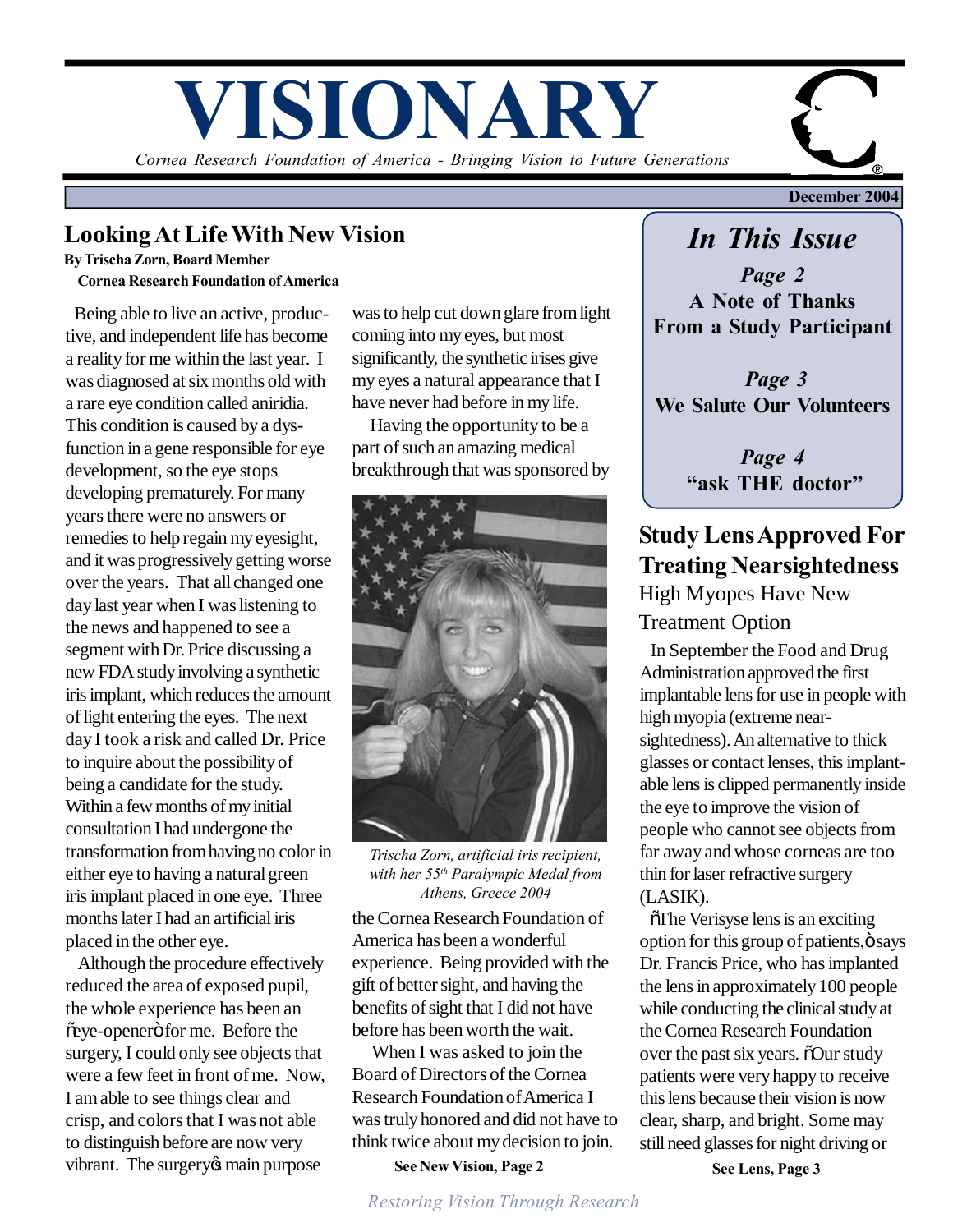#### *Cornea Research Foundation of America*

#### **Board of Directors**

Francis W. Price, Jr., M.D. *President*

> F. W. (Bill) Grube *Vice President*

> > Pat Chastain *Secretary*

Walter C. Gross, Jr. *Treasurer*

Joseph L. Kack Francis W. Price, Sr., M.D. Harry W. Scheid David C. Huse Michael W. Dickerson Trischa L. Zorn Jerry D. Semler Joan Lane (Emeritus)

**Foundation Staff** Susan P. Simon *Development Director*

Marianne O. Price, Ph. D. *Director of Research & Education*

Clorissa D. Quillin *Clinical Research Coordinator*

 *9002 North Meridian Ste 212 Indianapolis, IN 46260 Phone 317.844.5610 Fax 317.814.2806 www.cornea.org*

#### **Foundation Studies**

*Artificial Cornea*

*Artificial Iris Implant Dry Eye Treatment Lens for Severe Myopia Device for Cataract Surgery Keratoconus Progression Laser Assisted Corneal Graft LASIK Flap Study Treatment to Strengthen the Cornea Protective Intraocular Lens Cornea Donor Tissue Study Preventing Graft Rejection Cornea Transplant Database*

## **A Note of Thanks from a Study Participant**

Dear Dr. Price and Associates:

 Having just completed a trial study for a new eye drop to prevent transplant rejection, I wanted to let you know that I appreciate the care and skill that was displayed by you and your associates during my year in the study. I want to specifically thank Dr. Kelley for her professionalism and skilled expertise. It was her dialog with me that brought me to your clinic.

 In November 2003 I emailed your clinic to learn more about your cornea transplant procedure. I had been in the care of another surgeon for four years. He had not given me a very positive outlook for the treatment of my Fuchsødystrophy corneal disease. He basically felt I should wait for improvement in the treatment method, or if I insisted, he could refer me to a specialist in California. Neither of these options was acceptable to me and that is when I started looking for another option. I began searching the Internet and came across your web site and sent an email requesting more information.

 I can say that you were candid about the risks but also confident in the success of past cornea transplants you performed. I did not hesitate to make a decision and on December 21, 2003 I received the donor cornea.

#### **New Vision from page 1**

Being part of an organization that helps change peoples *g*daily lives is very exciting.

 I have been swimming for over twenty years at the Elite level of competition and had some very exciting events in my life through my swimming career such as winning gold medals and setting world records.



*Ed White*

While I have not had any major problems with rejection, I did at times get impatient with the healing process. I now plan to have my other eye treated in 2005.

 I would like to be considered for another study group should I be a satisfactory candidate for one. I would also be happy to provide a testimonial for others who may have Fuchsøbut are reluctant to begin the process.

Sincerely,

Ed White Fishers, Indiana



However, no gold medal or record could ever compare to the feelings I experience now on a daily basis since receiving my artificial iris implants. Thanks to Dr. Price and the Cornea Research Foundation, this breakthrough surgery has allowed me to become a more productive and independent person.

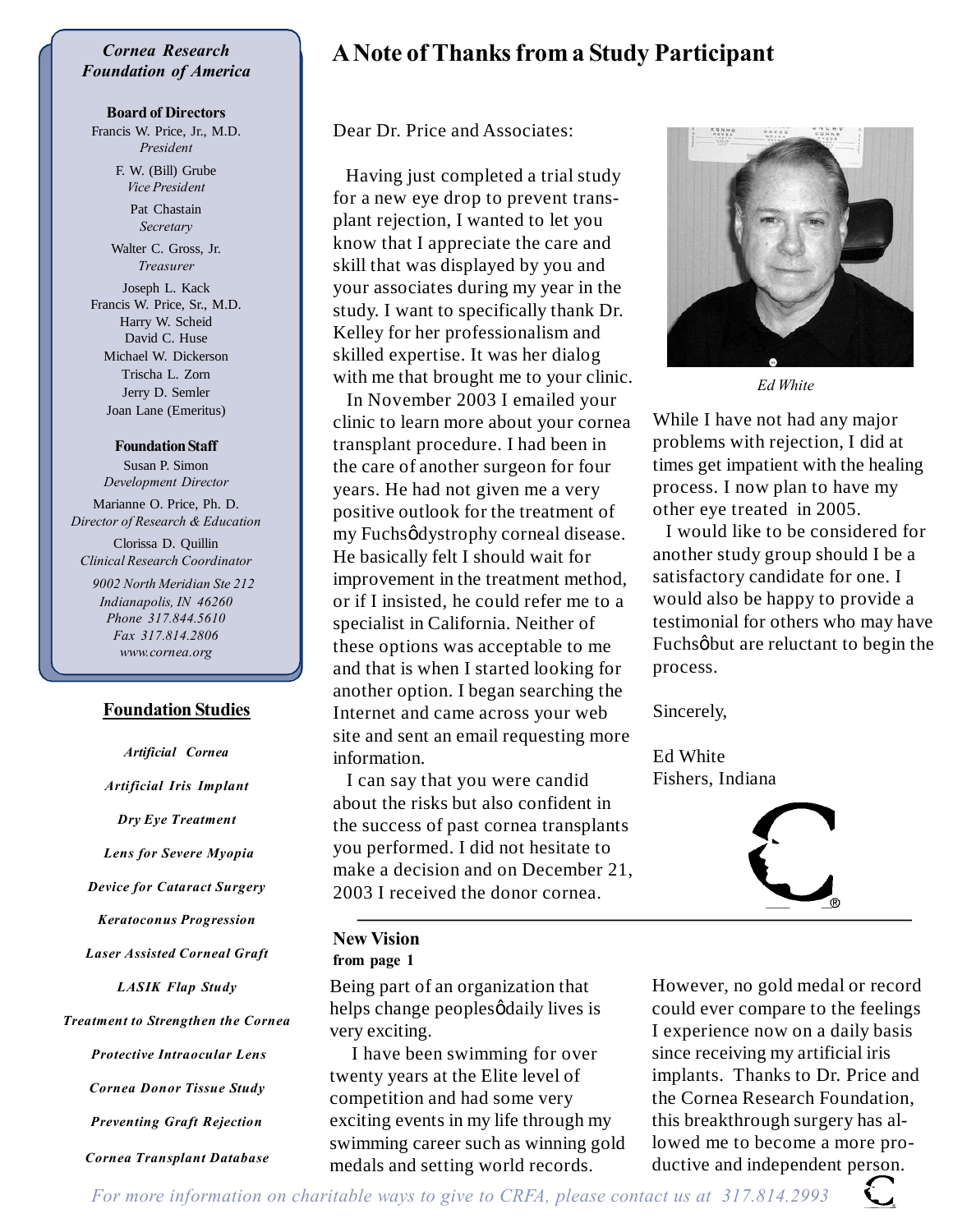## **We Salute Our Volunteers Many Thanks to All of You**

Most people know that the partnership between any organization and their volunteer staff can make all the difference in the success of the organization. Therefore, as we enter 2005, the Cornea Research Foundation of America would like to acknowledge the growing number of wonderful people who have volunteered to help us, sometimes on short notice, whenever we need them.

This volunteer commitment has contributed to the success of many of our events this year. For example, patients from all corners of Indiana, as well as Illinois and Ohio have graciously come in and allowed their eyes to be viewed by numerous doctors, donors and other patients, to help others have a better understanding of the

new surgical procedures and research

| studies being pioneered at the Cornea        |  |  |                            |  |  |  |  |  |  |  |  |  |  |  |  |
|----------------------------------------------|--|--|----------------------------|--|--|--|--|--|--|--|--|--|--|--|--|
| Research Foundation of America. Help         |  |  |                            |  |  |  |  |  |  |  |  |  |  |  |  |
| from our volunteers has enabled the          |  |  |                            |  |  |  |  |  |  |  |  |  |  |  |  |
| Foundation to fulfill its mission to educate |  |  |                            |  |  |  |  |  |  |  |  |  |  |  |  |
| the local community and the medical          |  |  |                            |  |  |  |  |  |  |  |  |  |  |  |  |
| community world wide.                        |  |  |                            |  |  |  |  |  |  |  |  |  |  |  |  |
|                                              |  |  | So to all of our wonderful |  |  |  |  |  |  |  |  |  |  |  |  |
| volunteers Thank you! With your help         |  |  |                            |  |  |  |  |  |  |  |  |  |  |  |  |
| we are able to say that every event we       |  |  |                            |  |  |  |  |  |  |  |  |  |  |  |  |
| presented this year: the Advanced            |  |  |                            |  |  |  |  |  |  |  |  |  |  |  |  |
| Cornea Courses for corneal surgeons,         |  |  |                            |  |  |  |  |  |  |  |  |  |  |  |  |
| the Open Houses, the Focus on Educa-         |  |  |                            |  |  |  |  |  |  |  |  |  |  |  |  |
| tion Seminar for optometrists, and the       |  |  |                            |  |  |  |  |  |  |  |  |  |  |  |  |
| Cornea Golf Classic were the best ever       |  |  |                            |  |  |  |  |  |  |  |  |  |  |  |  |
| in the history of the Foundation! You are    |  |  |                            |  |  |  |  |  |  |  |  |  |  |  |  |
| all exceptional!                             |  |  |                            |  |  |  |  |  |  |  |  |  |  |  |  |



*Just a few of our wonderful volunteers (from left to right) Virgil Biby, Carla Adams, Allan Rivers, Margaret Koehler, Karen Caruthers, William East and Margie Reas*

## **2004 OD Seminar Marks 13 Years of Education**

 As part of our educational mission, every year the Cornea Research Foundation of America sponsors an all-day seminar to update optometrists from Indiana and surrounding states on advances in eyecare. This year 160 doctors learned the newest information on common conditions that can affect the eye such as diabetes, dry eye and glaucoma.

 Dr. Price presented the latest surgical techniques including a new transplant technique for Fuchsødystrophy, iris

reconstruction for aniridia and injury, the Verisyse implant for high myopes, and the Alphacor artificial cornea. In addition, Dr. Price conducted a joint lecture presenting the benefits of the all-laser custom LASIK procedure using wavefront-guided technology.

Next year<sub>%</sub> seminar is scheduled for October 29, 2005. The Cornea Research Foundation of America conducts these seminars to help doctors provide the best possible care to patients throughout Indiana.

### Please Join Us For An Open House

April 10, 2005 1:00pm- 3:00pm

 Cornea Research Foundation of America and Price Vision Group

> invite you to view and learn more about new strengthening treatments of the cornea for patients with *Keratoconus* and other destabilizing corneal disabilities

We look forward to seeing you RSVP 317-814-2993 or susansimon@cornea.org

**Lens from page 1**

other lowólight situations, but the ease of being able to function most of the time without glasses more than outweighs the occasional inconvenience.ö

 In the surgical procedure, the surgeon slips the tiny lens through a small incision and clips it on to the iris, or colored part of the eye. Like glasses and contact lenses, the implantable lens comes in different powers, depending on one vision needs. As with any surgical procedure to the eye, there  $\alpha$  a risk of cataracts or infection; however, we did not see that at our site. The FDA asked the study sites to continue to follow their study patients for three years to determine if there are any long-term side effects.

 The Cornea Research Foundation of America is proud to participate in this type of study, which can provide a new way of helping patients with visual problems.